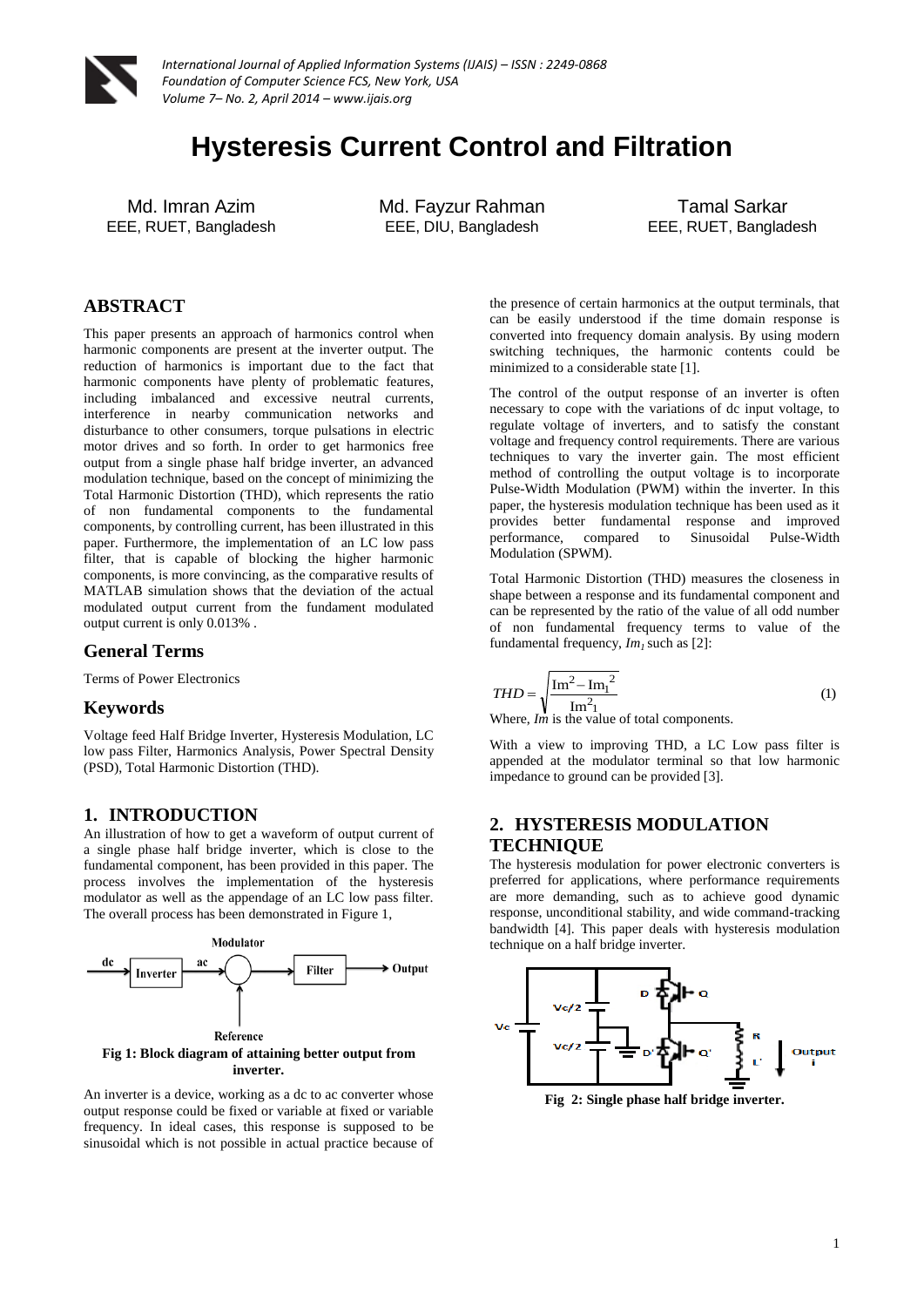

The core idea of hysteresis modulation is to make a comparison between the input current signal detected by the modulator and the actual inverter current signal [5]. The output current of the hysteresis inverter can be controlled by compelling the inverter line current to track a sinusoidal reference current within a specified error margin in order to attain an adequate switching optimization, excellent dynamic responses and high accuracy in steady-state operation [6]. Hysteresis Current controlled inverter is used in many low and medium voltage utility applications. The line harmonic generation from this inverter depends principally on the particular switching pattern applied to the valves. The switching pattern of hysteresis inverter is produced through line current feedback and it is not pre-determined unlike the case, for instance, of Sinusoidal Pulse-Width Modulation (SPWM) where the inverter switching function is independent of the instantaneous line current and the inverter harmonics can be obtained from the switching function harmonics [7-8].

Referring to "Fig. 2", positive voltage is obtained if valve, *Q* is on, while the turning on of valve, *Q'* gives negative voltage response. On the contrary, if both the valves either open or close at the same time, no output response can be got. Moreover, the output current can be derived by dividing the instantaneous value of the output voltage by the R-L load.

$$
i = \sum_{n=1}^{\infty} \frac{2v_c}{n\pi \sqrt{R^2 + (nwL)^2}} \sin(nwt - \theta n)
$$
 (2)  
Hysteresis modulated current is the difference between the

reference current and the inverter output current. If the actual current is more than the given value, then it is decreased by changing the switching state and vice versa. So, the actual current changes around the reference current waveform and hysteresis current control makes the deviation within a certain range [9].

$$
m(t) = i_{ref} - i \tag{3}
$$

## **3. LC LOW PASS FILTER**

The basic hysteresis technique is affected by the drawbacks of a variable switching frequency, large ripple current in steady state, generation of sub harmonic components and so on [10] that urges the necessity of filtering the output response [11].



**Fig 3: Single phase half bridge inverter with LC filter.**

The implementation of an LC filter at the inverter ac terminals could trigger a parallel resonance, which tends to amplify the harmonic components in ac network, Owing to the fact that the filter capacitance has a profound impact on the performance of the controlling of harmonic contents; it can bring the harmonics into a lower state [12].

Now, the output current becomes,

$$
i_C = \sum_{n=1}^{\infty} \frac{2v_C}{n\pi \sqrt{(-\frac{1}{nwc}^2)}} \sin(nwt - \theta c)
$$
 (4)

#### **4. MATLAB Simulation**

For the simplicity of understanding, the responses derived from Figure 2 and Figure 3 by the MATLAB simulation, are converted into the per unit value, indicating the ratio between the actual responses and the maximum values of the responses. Besides, each response is represented in terms of frequency so as to realize the harmonic components.



According to the depiction, Figure 4, deals with both the time domain and frequency domain responses of the inverter output current while there is no existence of harmonics. Whereas, Figure 5 indicates the modulated current, implying the difference between reference and inverter current, both in time domain and frequency domain under the same condition. Here, obtained THD is 0%. But in practical situations, it is cumbersome to get 0% THD.



Later on, harmonics are considered so that the performance of hysteresis current controlled inverter under harmonics state can be realized and it is predicted that up to  $9<sup>th</sup>$  order odd harmonics are prevalent at the output of the inverter, indicating the value of *n*=3,5,7 and 9.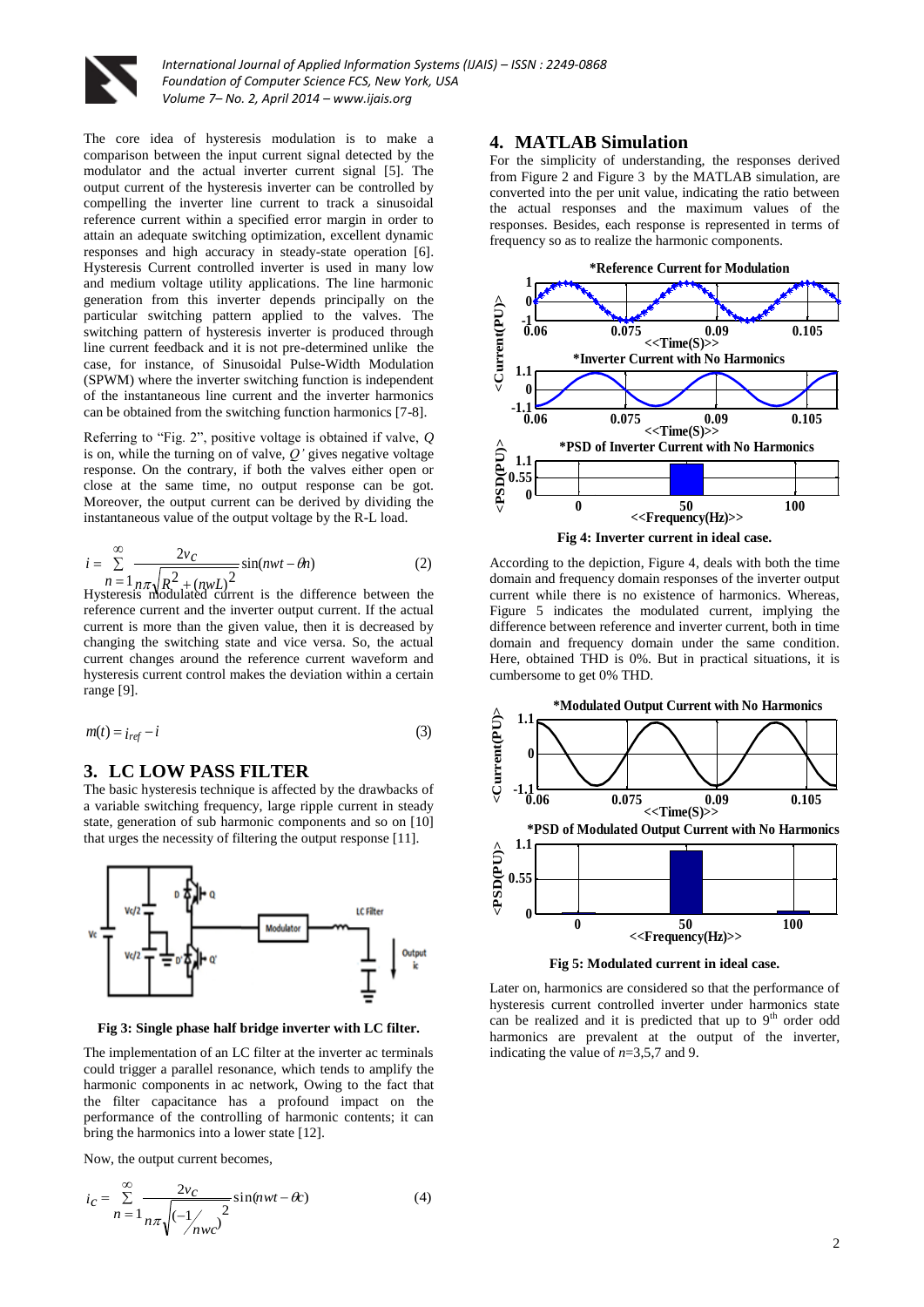

*International Journal of Applied Information Systems (IJAIS) – ISSN : 2249-0868 Foundation of Computer Science FCS, New York, USA Volume 7– No. 2, April 2014 – www.ijais.org*



**Fig 6: Inverter current under harmonics.**



**Fig 7: Modulated current under harmonics.**

Figure 5, and Figure 6, reveal the responses of hysteres current controlled inverter when harmonics are present at the output terminal, in which output current is demonstrated in the first figure. On the other hand, Figure 6, represents the modulated current. As is observed, none of these figures show sinusoidal time domain responses due to the existence of unwanted frequencies called harmonics. Using "(1)", under this circumstance, THD is evaluated and is found 42.88%, which is not satisfactory at all.

There is no denying that for better performance, it is important to evade harmonics. Finally, in order to visualize the noteworthy performance of the filter, having leading current capability, the modulated output response is filtered.



**Fig 8: Filtered Output Current.**

As far as Figure 8 is concerned, not only desired sinusoidal time domain response is achieved but also it is noticed that the fundamental component has the highest amplitude. Lastly, " $(1)$ " is once again utilized and calculated THD is  $0.013\%$ , which can be regarded as a negligible amount. Therefore, harmonics have been suppressed to a great extent by the proposed methodology.

### **5. CONCLUSION**

The proposed strategy mainly focuses on the harmonic free output current in a way that the THD is negligible. Although in practical life, 0% THD is not possible but it can be limited to a permissible amount by implementing proper modulation technique and the low pass filter as well. In this paper, hysteresis modulation has been implemented but analysis of the effect of this modulation on controlling the switching of two valves would be interesting in near future because it would decrease the THD much lower than 42.88%. However, the appendage of filter with the hysteresis modulator has played a significant role here, as it has caused the THD to drop to 0.013%. One of the researchers have found from their experimental results [13] that the Total Harmonic Distortion (THD) of three level, five level, seven level and nine level inverter systems are 10.95%, 4.82%, 4.65% and 3.09% respectively, referring THD is reduced with the enhancement of the level of inverter. In contrast, only 0.013% THD is derived in case of single phase inverter as demonstrated in this paper by the application of LC Low pass filter. In future, the practical implementation f the proposed methodology would be interesting as it is more lucking to aid Photovoltaic (PV) system.

#### **6. REFERENCES**

- [1] M. H. Rashid, Power Electronics Circuits, Devices, and Applications, Third Edition, Dorling Kindersley Pvt. Ltd, 2006, Chapter-6.
- [2] I. A, H. Rahman, Analysis & Simulation of Total Harmonic Distortion in Hysteresis Inverter, International Journal of Advanced Research in Computer Engineering & Technology (IJARCET). vol. 2, issue. 3, March, 2013, pp. 574-578.
- [3] A. J. Onah, Harmonics: Generation and Suppression in AC System Networks, Nigerian Journal of Technology, vol. 31, no. 3, November, 2012, pp. 293-299.